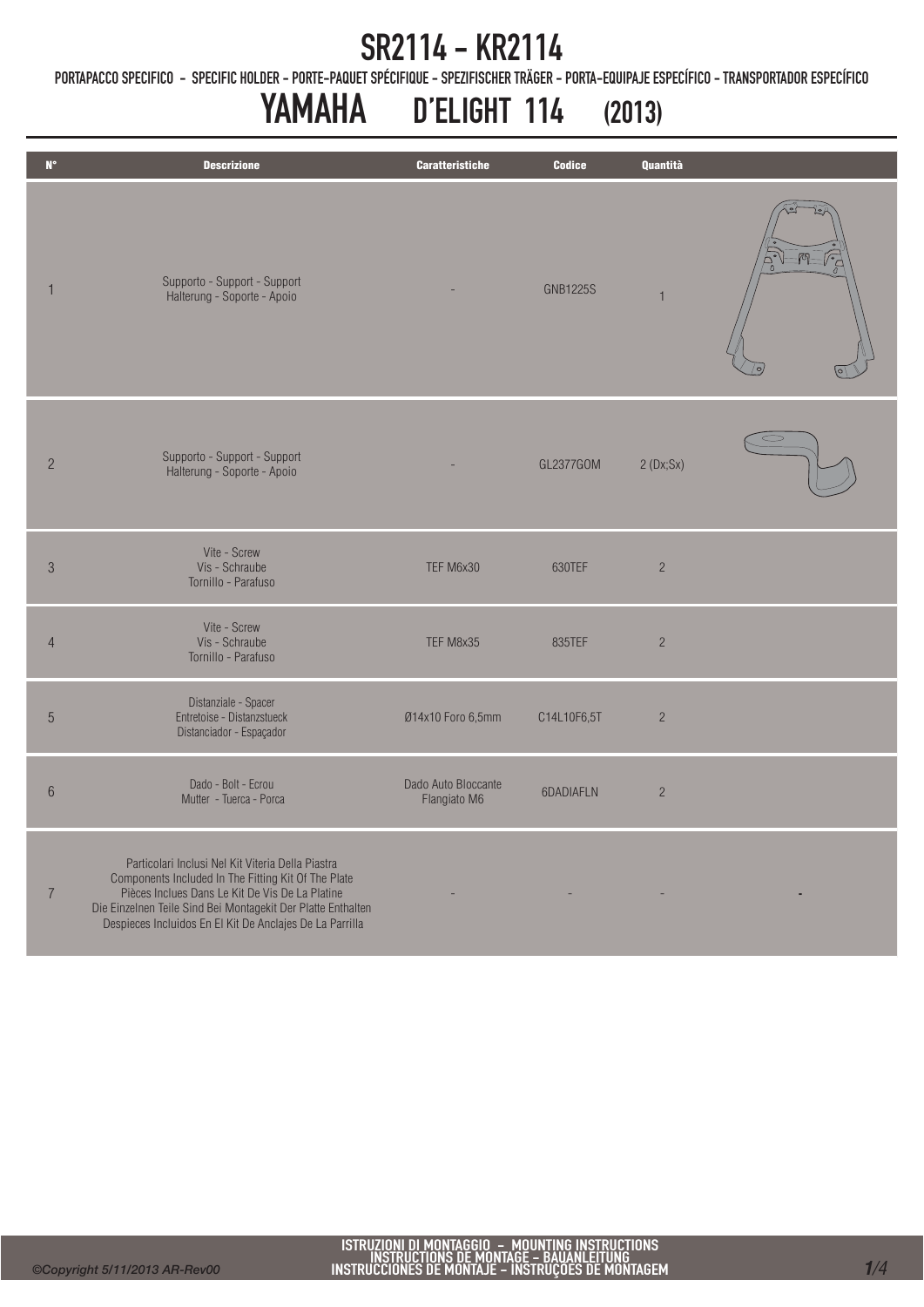### SR2114 - KR2114

PORTAPACCO SPECIFICO - SPECIFIC HOLDER - PORTE-PAQUET SPÉCIFIQUE - SPEZIFISCHER TRÄGER - PORTA-EQUIPAJE ESPECÍFICO - TRANSPORTADOR ESPECÍFICO

### YAMAHA D'ELIGHT 114 (2013)



 $\mathbf{0}$ 

ISTRUZIONI DI MONTAGGIO – MOUNTING INSTRUCTIONS<br>INSTRUCTIONS DE MONTAGE – BAUANLEITUNG<br>INSTRUCCIONES DE MONTAJE – INSTRUÇÕES DE MONTAGEM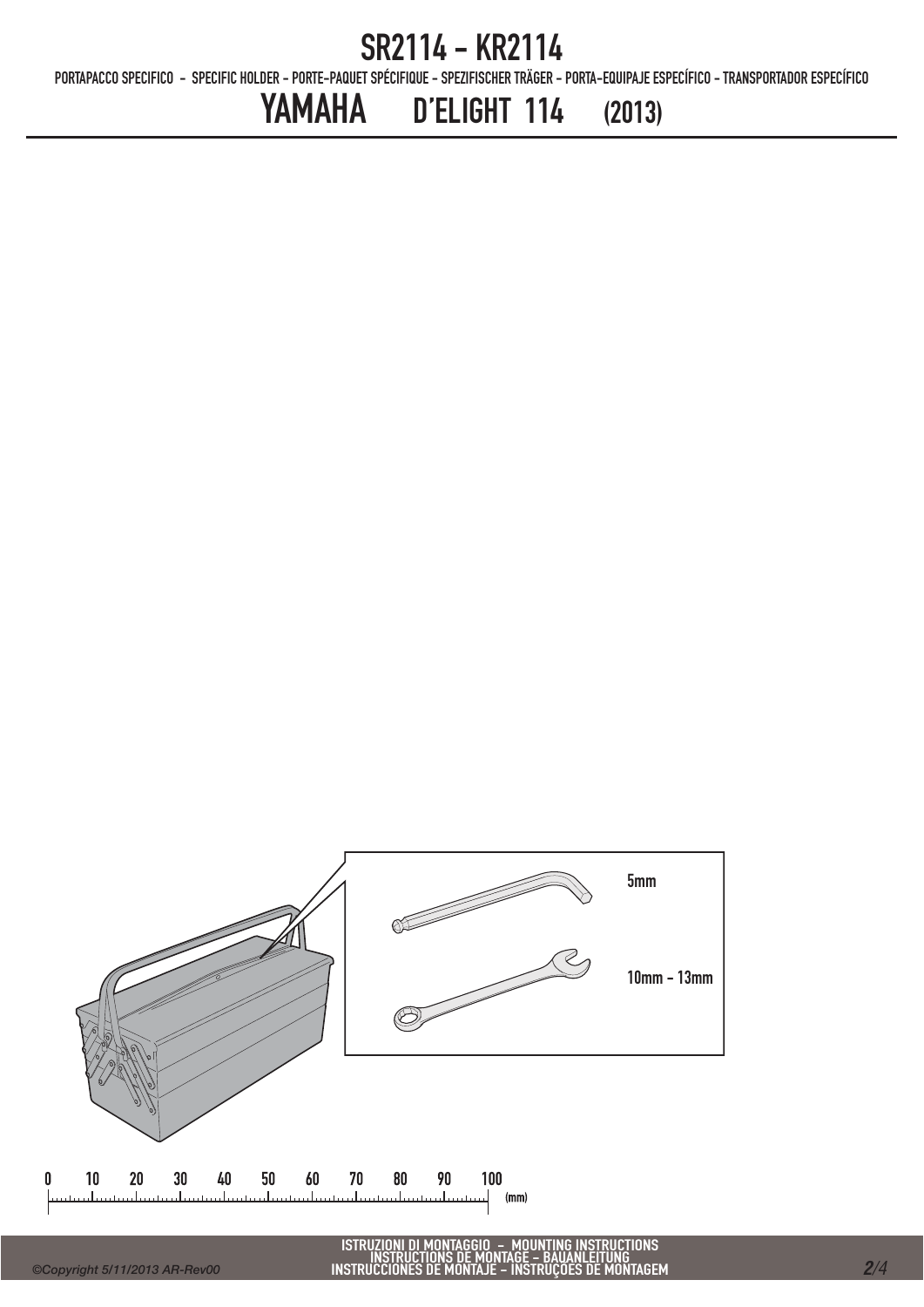